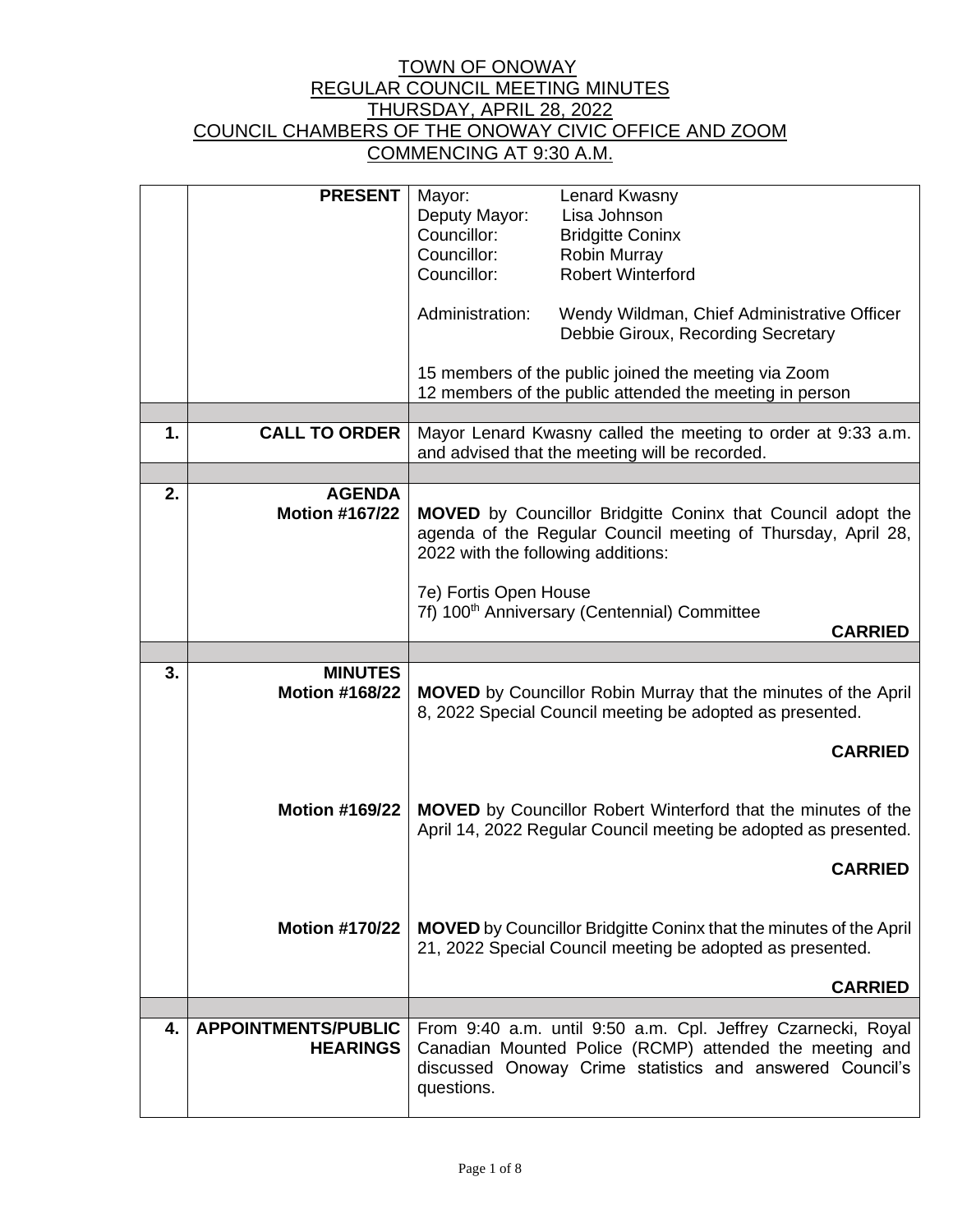| <b>MOVED</b> by Councillor Robert Winterford that the discussion with<br>RCMP Cpl. Jeffrey Czarnecki be accepted for information.                                                                                                                                                                                                                                 | <b>Motion #171/22</b> |
|-------------------------------------------------------------------------------------------------------------------------------------------------------------------------------------------------------------------------------------------------------------------------------------------------------------------------------------------------------------------|-----------------------|
| <b>CARRIED</b>                                                                                                                                                                                                                                                                                                                                                    |                       |
| Council's 10:00 a.m. appointment was not able to attend the<br>meeting; Council decided to proceed to their 10:15 a.m.<br>appointment at 9:50 a.m. and asked that their next appointment<br>be with 100 <sup>th</sup> Anniversary Centennial Committee representative<br><b>Brian Roberts.</b>                                                                    |                       |
| Gordon Vaughan, Town resident, addressed Council from 9:50<br>a.m. until 10:10 a.m. providing his history as an Onoway resident<br>and concerns he has with the Town of Onoway.                                                                                                                                                                                   |                       |
| <b>MOVED</b> by Deputy Mayor Lisa Johnson that Council's discussion<br>with Gordon Vaughan be accepted for information.                                                                                                                                                                                                                                           | <b>Motion #172/22</b> |
| <b>CARRIED</b>                                                                                                                                                                                                                                                                                                                                                    |                       |
| From 10:10 a.m. until 10:30 a.m., Trudy Chouinard, President,<br>100 <sup>th</sup> Anniversary Centennial Committee and Committee Member<br>Brian Roberts had an appointment with Council.                                                                                                                                                                        |                       |
| <b>MOVED</b> by Deputy Mayor Lisa Johnson that the discussion with<br>the 100 <sup>th</sup> Anniversary Centennial Committee members Trudy<br>Chouinard and Brian Roberts be accepted for information.                                                                                                                                                            | <b>Motion #173/22</b> |
| <b>CARRIED</b>                                                                                                                                                                                                                                                                                                                                                    |                       |
| Grant Johnson, President, Onoway and District Chamber of<br>Commerce, attended the meeting from 10:32 until 10:50 a.m. to<br>discuss questions that the Chamber of Commerce wanted to ask<br>Council.                                                                                                                                                             |                       |
| <b>MOVED</b> by Deputy Mayor Lisa Johnson that the discussion with<br>the Chamber of Commerce be accepted for information and that<br>a discussion of Safety Codes Services tendering be placed on a<br>future agenda.                                                                                                                                            | <b>Motion #174/22</b> |
| <b>CARRIED</b>                                                                                                                                                                                                                                                                                                                                                    |                       |
| Council recessed from 10:50 until 10:55 a.m.                                                                                                                                                                                                                                                                                                                      |                       |
| McConaghy, Onoway<br>Ashley Steinkey and Karen<br>Ball<br>Association, attended the meeting from 10:55 a.m. until 11:12 a.m.<br>to share the Association's plans with Council, emphasizing the<br>request for utilities to be installed at the ball diamonds and to let<br>the Town know that they are planning to move their shed from<br><b>Bretzlaff Park.</b> |                       |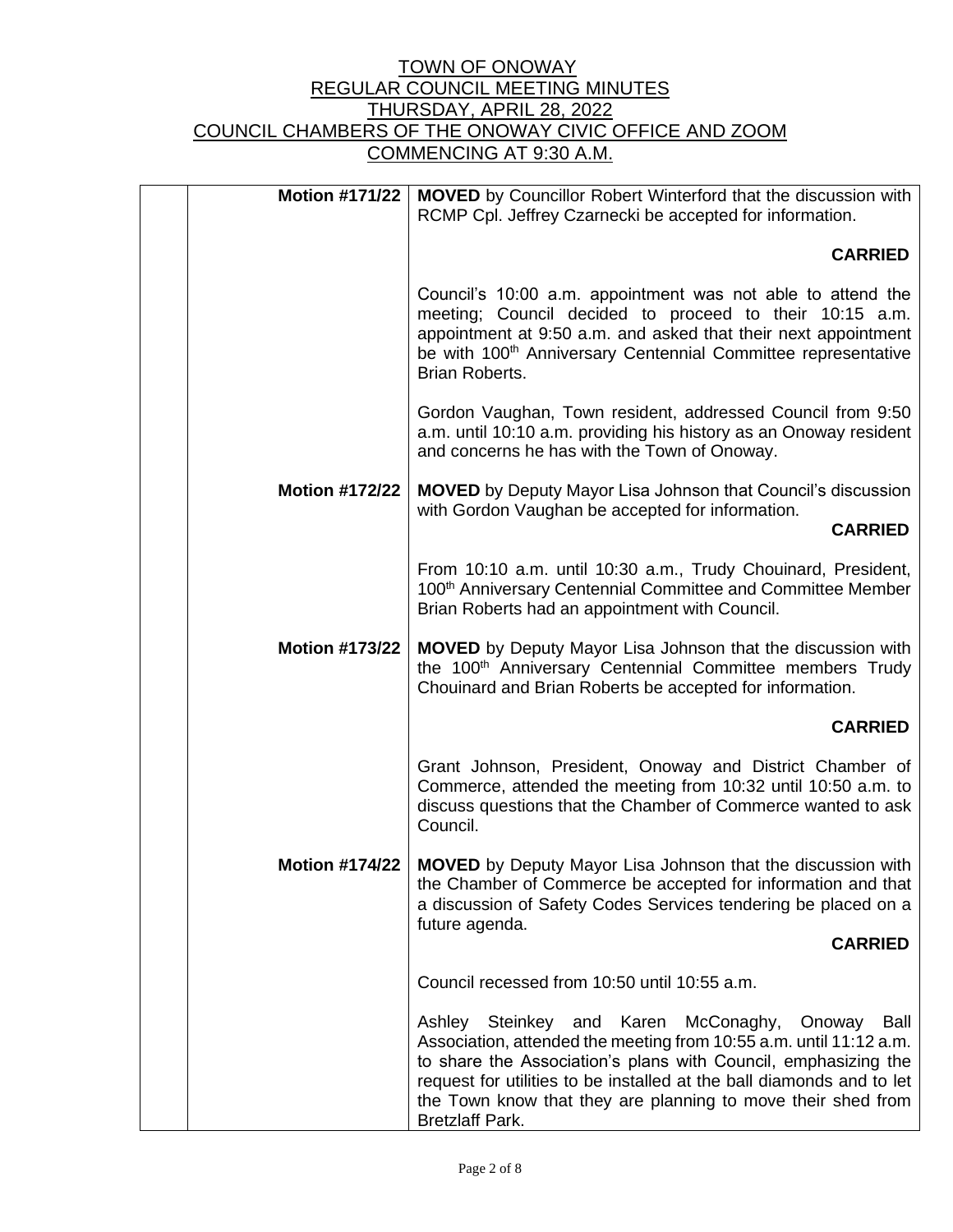| <b>Motion #175/22</b> | <b>MOVED</b> by Deputy Mayor Lisa Johnson that the discussion with<br>the Onoway Ball Association be accepted for information.                                                                                                                                                                                                                                                                                                                                                                                                                                                                                                                                                                                                                                                       |
|-----------------------|--------------------------------------------------------------------------------------------------------------------------------------------------------------------------------------------------------------------------------------------------------------------------------------------------------------------------------------------------------------------------------------------------------------------------------------------------------------------------------------------------------------------------------------------------------------------------------------------------------------------------------------------------------------------------------------------------------------------------------------------------------------------------------------|
|                       | <b>CARRIED</b>                                                                                                                                                                                                                                                                                                                                                                                                                                                                                                                                                                                                                                                                                                                                                                       |
|                       | Sheila<br>Doka, President,<br>Onoway<br><b>Facility</b> Enhancement<br>Association (OFEA) attended the meeting from 11:15 a.m. until<br>11:40 a.m. to discuss OFEA's concerns regarding the community<br>hall.                                                                                                                                                                                                                                                                                                                                                                                                                                                                                                                                                                       |
| <b>Motion #176/22</b> | <b>MOVED</b> by Councillor Bridgitte Coninx that the discussion with the<br>Onoway Facility Enhancement Association be accepted for<br>information.                                                                                                                                                                                                                                                                                                                                                                                                                                                                                                                                                                                                                                  |
|                       | <b>CARRIED</b>                                                                                                                                                                                                                                                                                                                                                                                                                                                                                                                                                                                                                                                                                                                                                                       |
|                       | Sara Ahlstrom and Michael Scheidl, Alberta Municipal Affairs,<br>attended the meeting from 11:45 a.m. until 12:15 a.m. to discuss<br>conflict coaching, facilitation and services offered through the<br>Department.                                                                                                                                                                                                                                                                                                                                                                                                                                                                                                                                                                 |
| <b>Motion #177/22</b> | <b>MOVED</b> by Councillor Bridgitte Coninx that Administration apply<br>for grant dollars and bring in a mediator from Alberta Municipal<br>Affairs to work with Council.                                                                                                                                                                                                                                                                                                                                                                                                                                                                                                                                                                                                           |
|                       | <b>CARRIED</b>                                                                                                                                                                                                                                                                                                                                                                                                                                                                                                                                                                                                                                                                                                                                                                       |
|                       | Council recessed for lunch from 12:15 p.m. until 1:15 p.m.                                                                                                                                                                                                                                                                                                                                                                                                                                                                                                                                                                                                                                                                                                                           |
|                       | Shelley Vaughan, Finance Officer/Administrative Assistant from<br>the Town of Onoway, attended the meeting from 1:15 until 2:15<br>p.m. to review Family and Community Support Services (FCSS)<br>grant applications received to date. Council allocated some of the<br>funding.                                                                                                                                                                                                                                                                                                                                                                                                                                                                                                     |
| <b>Motion #178/22</b> | <b>MOVED</b> by Councillor Robert Winterford that the allocation of<br>FCSS funds be approved as agreed to by Council during the<br>Christmas Day Meal (Sheila Doka c/o<br>meeting as follows:<br>Onoway Community Hall) \$1,000.00; Onoway Centennial<br>Committee \$10,000.00 (\$5,000.00 only to be released at this<br>time); Heritage Days \$4,000.00 (Onoway and District Heritage<br>Society); Seniors in Motion (Lac Ste. Anne East End Bus Society)<br>\$1,300.00; Meals on Wheels \$800.00; Fall Harvest Festival 2022<br>(Onoway and District Historical Guild) \$500.00; Home Support<br>Program (Lac Ste. Anne County) \$4,000.00; Ride for Mom<br>\$500.00 and that the allocation of the remaining \$7,685.00 FCSS<br>funds be discussed at a future Council meeting. |
|                       | <b>CARRIED</b>                                                                                                                                                                                                                                                                                                                                                                                                                                                                                                                                                                                                                                                                                                                                                                       |
|                       |                                                                                                                                                                                                                                                                                                                                                                                                                                                                                                                                                                                                                                                                                                                                                                                      |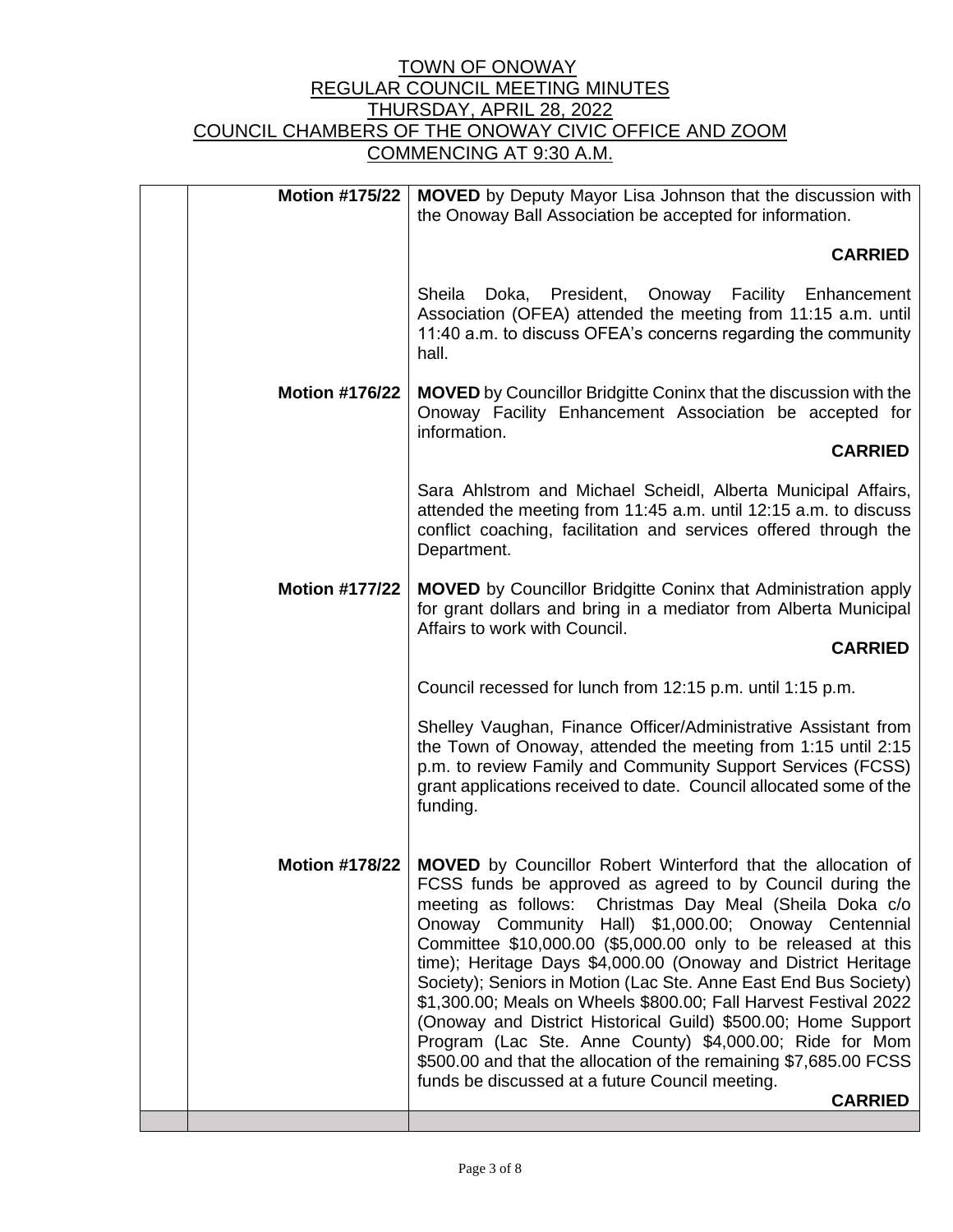| 10. | <b>CLOSED SESSION</b>                             |                                                                                                                                                                                                                                                                                                          |
|-----|---------------------------------------------------|----------------------------------------------------------------------------------------------------------------------------------------------------------------------------------------------------------------------------------------------------------------------------------------------------------|
|     | <b>Motion #179/22</b>                             | <b>MOVED</b> by Councillor Bridgitte Coninx, pursuant to Section<br>197(2) of the Municipal Government Act and Section 16(1)(c)(i) of<br>the Freedom of Information and Protection of Privacy Act (FOIP),<br>Council move into a Closed Session at 2:15 p.m. to discuss the<br>following item:<br>"Land" |
|     |                                                   | <b>CARRIED</b>                                                                                                                                                                                                                                                                                           |
|     |                                                   | A recess was held from 2:15 p.m. until 2:20 p.m. at which time<br>members of the public left the meeting.                                                                                                                                                                                                |
|     |                                                   | <b>CLOSED SESSION:</b><br>The following individuals were present for the Closed Session<br>regarding Land:                                                                                                                                                                                               |
|     |                                                   | Mayor Lenard Kwasny<br>Deputy Mayor Lisa Johnson<br><b>Councillor Bridgitte Coninx</b><br><b>Councillor Robin Murray</b><br><b>Councillor Robert Winterford</b><br>Andrew Seinen, Crescent Valley Construction Ltd.<br>Wendy Wildman, Chief Administrative Officer<br>Debbie Giroux, Recording Secretary |
|     |                                                   | Andrew Seinen left the meeting at 2:55 p.m and Council continued<br>their discussion in Closed Session.                                                                                                                                                                                                  |
|     |                                                   | A recess was held from 3:10 p.m. until 3:15 p.m. to allow public to<br>return to the meeting.                                                                                                                                                                                                            |
|     | <b>Motion #180/22</b>                             | <b>MOVED</b> by Councillor Robin Murray that Council move out of<br>Closed Session at 3:15 p.m.<br><b>CARRIED</b>                                                                                                                                                                                        |
|     | Motion #181/22                                    | MOVED by Deputy Mayor Lisa Johnson that Council defer a<br>decision on their discussion with Andrew Seinen until further<br>discussion at their May 26 meeting.                                                                                                                                          |
|     |                                                   | <b>CARRIED</b>                                                                                                                                                                                                                                                                                           |
| 5.  | <b>FINANCIAL REPORTS</b><br><b>Motion #182/22</b> | <b>MOVED</b> by Councillor Robin Murray that Council accept the<br>following financial reports for information:                                                                                                                                                                                          |
|     |                                                   | - year to date operating and capital budgets (with % variance)<br>- balance sheet<br>- accounts payable listing<br><b>CARRIED</b>                                                                                                                                                                        |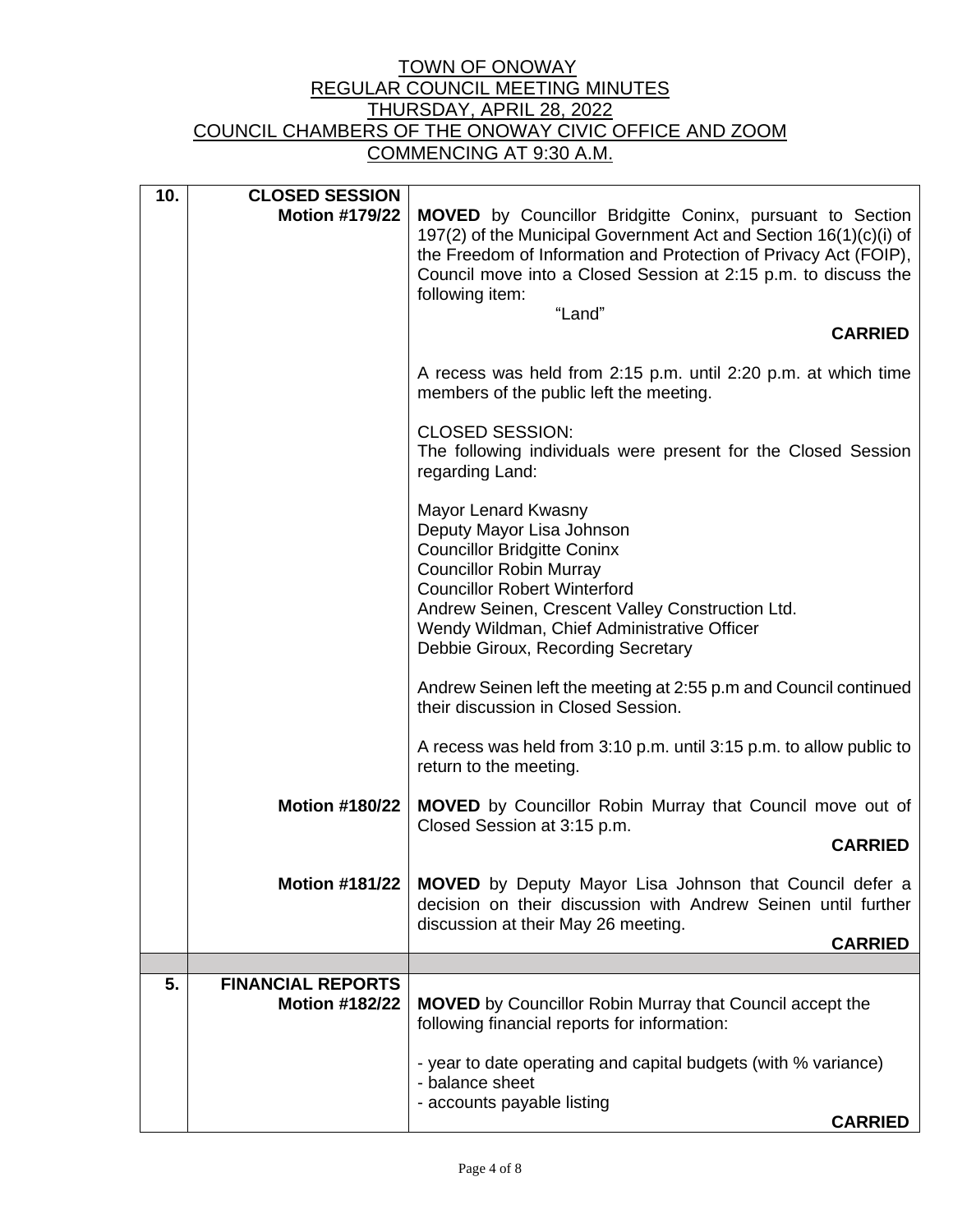| 6. | <b>POLICIES AND BYLAWS</b>                   | n/a                                                                                                                                                                                                                                                                                                                                                                                                                                                                                                                                                                                                                                                                                                                                  |
|----|----------------------------------------------|--------------------------------------------------------------------------------------------------------------------------------------------------------------------------------------------------------------------------------------------------------------------------------------------------------------------------------------------------------------------------------------------------------------------------------------------------------------------------------------------------------------------------------------------------------------------------------------------------------------------------------------------------------------------------------------------------------------------------------------|
|    |                                              |                                                                                                                                                                                                                                                                                                                                                                                                                                                                                                                                                                                                                                                                                                                                      |
| 7. | <b>ACTION ITEMS</b><br><b>Motion #183/22</b> | <b>MOVED</b> by Councillor Bridgitte Coninx that Council authorize use<br>of Chambers for free training space for the Training date of May<br>16 from 4:30 p.m. until 6:30 p.m.; and use of the same space for<br>the Best Tasting Lemonade Contest on June 6 from 6:30 p.m. until<br>7:30 p.m.; that Mayor Kwasny and Councillor Bridgitte Coninx<br>participate as Judges for the June 6 Best Tasting Lemonade<br>Contest and that Councillor Coninx, Councillor Winterford and<br>Grant Johnson, President, Onoway and District Chamber of<br>Commerce, participate as Judges to go out together to judge all<br>the stands, tally scores and present winners with their ribbons on<br>Saturday, June 18, 2022.<br><b>CARRIED</b> |
|    | <b>Motion #184/22</b>                        | <b>MOVED</b> by Councillor Robin Murray that Mayor Kwasny be<br>authorized to attend the Grand Opening of Burton Park Basketball<br>Court in the Summer Village of Val Quentin, taking place at 1:30<br>p.m. on Saturday, May 28, 2022.<br><b>CARRIED</b>                                                                                                                                                                                                                                                                                                                                                                                                                                                                            |
|    | <b>Motion #185/22</b>                        | <b>MOVED</b> by Councillor Robert Winterford that Mayor Kwasny be<br>authorized to attend and speak on behalf of the Town at the 100 <sup>th</sup><br>Anniversary of the opening of Beaupre School on Friday, June 10,<br>2022 at 1:00 p.m.<br><b>CARRIED</b>                                                                                                                                                                                                                                                                                                                                                                                                                                                                        |
|    | <b>Motion #186/22</b>                        | <b>MOVED</b> by Councillor Bridgitte Coninx that the following three<br>Capital projects proceed in 2022: 1) Water Treatment Plant Road<br>Stormwater Rehab Project (CB Max Excavating Ltd. quote for<br>\$27,066.90); 2) replacement of two valves for the Hydrant and<br>Valve Replacement Project (a quote to be submitted to Council at<br>their next meeting); and 3) Patch Paving Project (Cerberus Paving<br>quote for \$51,815.00 plus GST).<br><b>CARRIED</b>                                                                                                                                                                                                                                                               |
|    | <b>Motion #187/22</b>                        | <b>MOVED</b> by Councilllor Robert Winterford that the Sewerline<br>Replacement at the Arena be deferred until further discussions<br>can be held with the Onoway and District Agricultural Society<br>regarding cost sharing of this project.<br><b>CARRIED</b>                                                                                                                                                                                                                                                                                                                                                                                                                                                                     |
|    | <b>Motion #188/22</b>                        | <b>MOVED</b> by Councillor Robert Winterford that the draft 2022<br>Operating and Capital Budgets be accepted as presented with a<br>3.8% increase.<br><b>CARRIED</b>                                                                                                                                                                                                                                                                                                                                                                                                                                                                                                                                                                |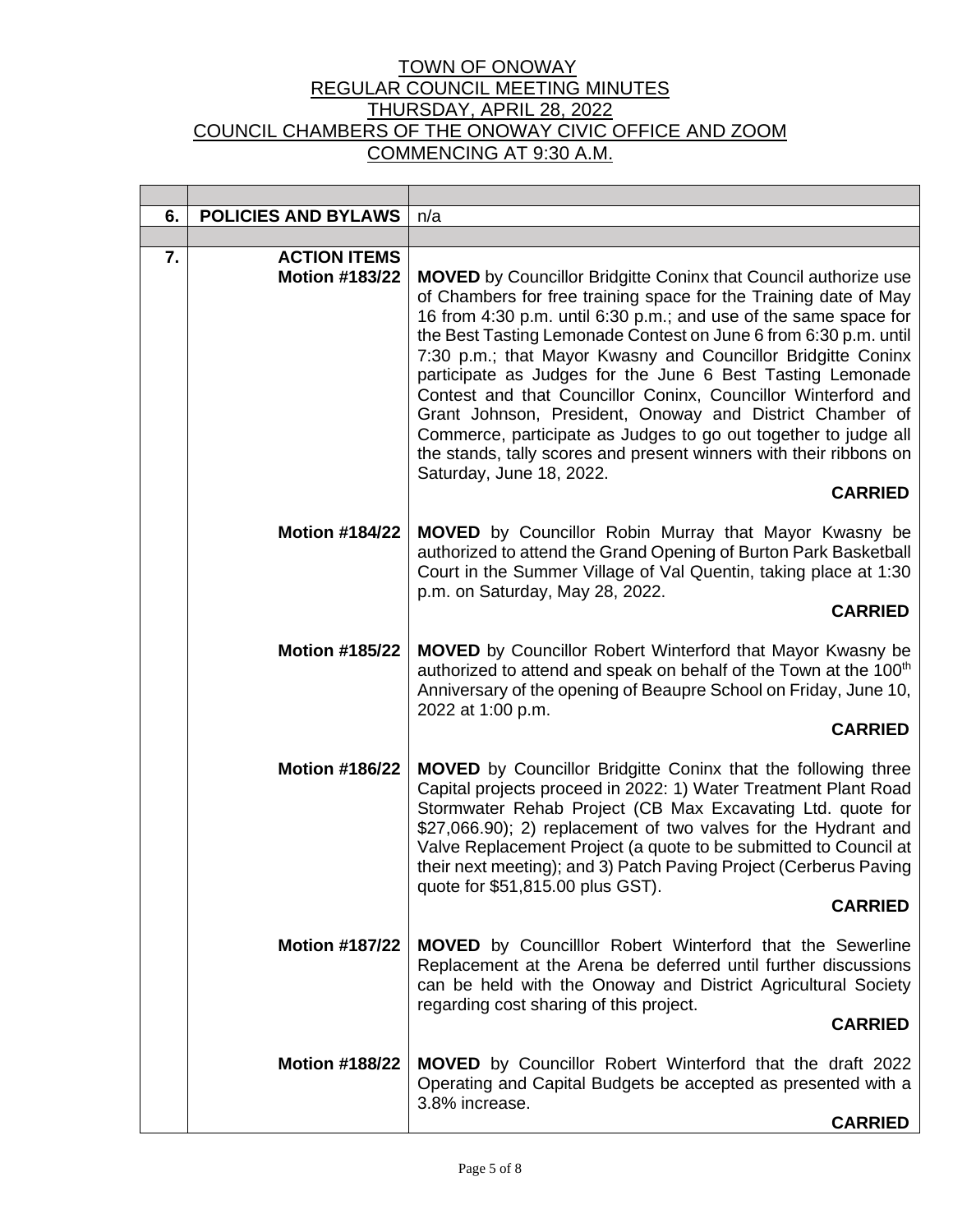|     | <b>Motion #189/22</b>                                   | MOVED by Deputy Mayor Lisa Johnson that Council be<br>authorized to attend Fortis' Open House on Monday, May 9, 2022<br>in Spruce Grove.<br><b>CARRIED</b>                                                                                                                                                                                                                                                                                                                                                            |  |
|-----|---------------------------------------------------------|-----------------------------------------------------------------------------------------------------------------------------------------------------------------------------------------------------------------------------------------------------------------------------------------------------------------------------------------------------------------------------------------------------------------------------------------------------------------------------------------------------------------------|--|
|     | <b>Motion #190/22</b>                                   | <b>MOVED</b> by Councillor Bridgitte Coninx that the Town of Onoway<br>approve a \$10,000.00 financial commitment to the 100 <sup>th</sup><br>Anniversary Centennial Committee for their application to<br>Canadian Heritage Community Anniversaries Program for a grant<br>to celebrate Onoway's Centennial in 2023. Funds to come from<br>the sale of Lot 16, Block 3, Plan 6288BZ, which sold for<br>\$32,000.00.<br><b>CARRIED</b>                                                                                |  |
|     | <b>Motion #191/22</b>                                   | <b>MOVED</b> by Councillor Bridgitte Coninx that Council authorize the<br>allocation of the remaining \$22,000 from the sale of Lot 16, Block<br>3, Plan 6288BZ to the following projects, both are subject to Town<br>approval of plans: 1) community hall improvements \$11,000.00<br>and 2) ball diamond upgrades \$11,000.00 (once an agreement is<br>in place between the Town of Onoway and Lac Ste. Anne County).                                                                                              |  |
|     |                                                         | <b>CARRIED</b>                                                                                                                                                                                                                                                                                                                                                                                                                                                                                                        |  |
|     |                                                         |                                                                                                                                                                                                                                                                                                                                                                                                                                                                                                                       |  |
| 8.  | <b>COUNCIL, COMMITTEE</b><br><b>&amp; STAFF REPORTS</b> | Councillor Winterford deferred his Council report until the next<br>meeting.                                                                                                                                                                                                                                                                                                                                                                                                                                          |  |
|     | <b>Motion #192/22</b>                                   | <b>MOVED</b> by Deputy Mayor Lisa Johnson that the Council, Chief<br>Administrative Officer and Public Works written and verbal reports<br>be accepted for information as presented.                                                                                                                                                                                                                                                                                                                                  |  |
|     |                                                         | <b>CARRIED</b>                                                                                                                                                                                                                                                                                                                                                                                                                                                                                                        |  |
|     |                                                         |                                                                                                                                                                                                                                                                                                                                                                                                                                                                                                                       |  |
| 9.  | <b>INFORMATION ITEMS</b><br><b>Motion #193/22</b>       | MOVED by Councillor Robin Murray that Council accept the<br>following item for information:<br>a) Alberta Beach By Election Results - April 4, 2022<br><b>CARRIED</b>                                                                                                                                                                                                                                                                                                                                                 |  |
|     |                                                         |                                                                                                                                                                                                                                                                                                                                                                                                                                                                                                                       |  |
| 10. | <b>CLOSED SESSION</b><br><b>Motion #194/22</b>          | <b>MOVED</b> by Councillor Bridgitte Coninx, pursuant to Section<br>197(2) of the Municipal Government Act and Section 17 of the<br>Freedom of Information and Protection of Privacy Act (FOIP),<br>Council move into a Closed Session at 4:25 p.m. to discuss the<br>following item: "Personnel"<br><b>CARRIED</b><br>A recess was held from 4:25 p.m. until 4:27 p.m. at which time<br>members of the public, Chief Administrative Officer Wendy<br>Wildman and Recording Secretary Debbie Giroux left the meeting. |  |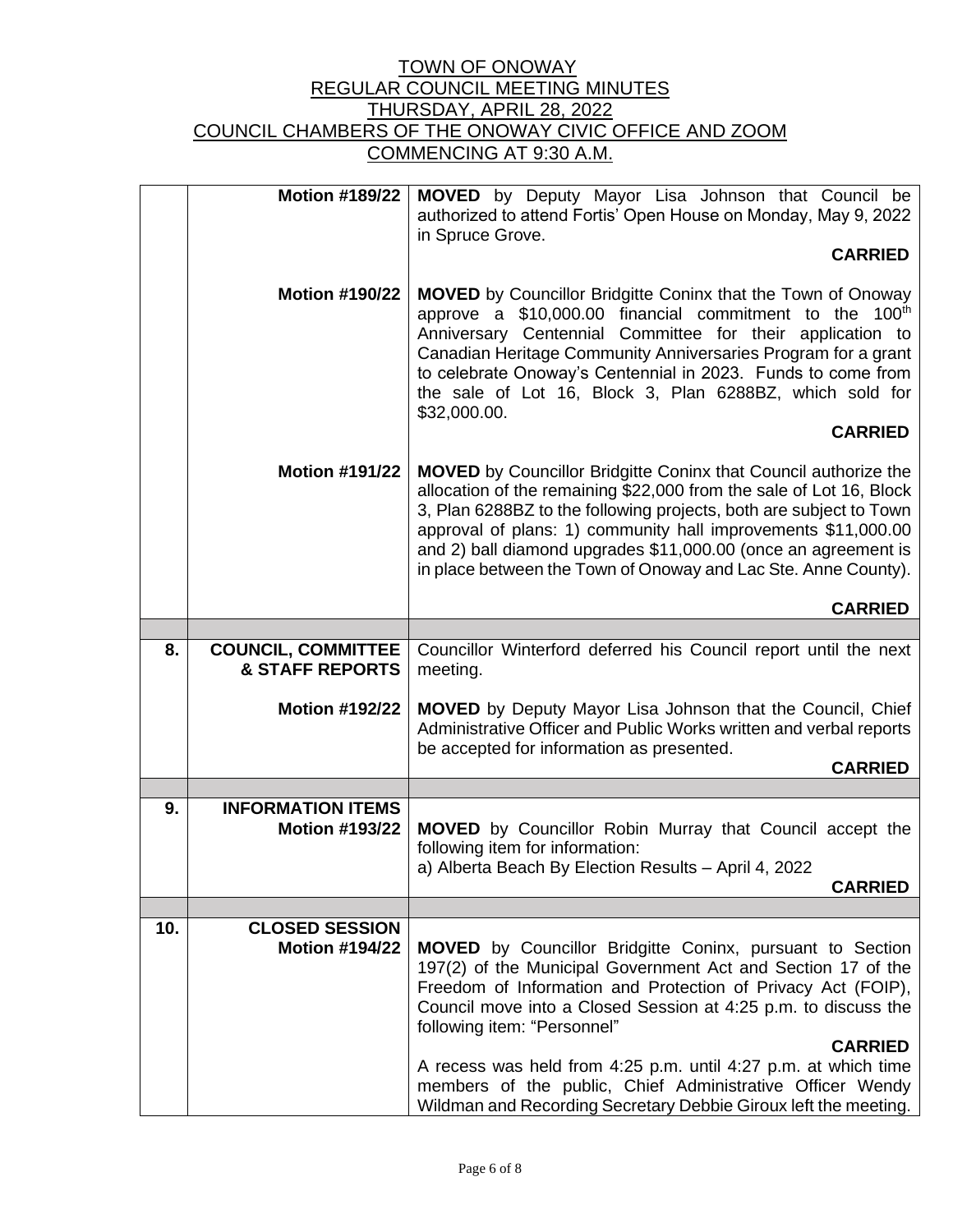|                       | <b>CLOSED SESSION:</b><br>The following individuals were present for the Closed Session<br>regarding Personnel:                                                                                                                                                                                                                                         |                                                                                             |  |
|-----------------------|---------------------------------------------------------------------------------------------------------------------------------------------------------------------------------------------------------------------------------------------------------------------------------------------------------------------------------------------------------|---------------------------------------------------------------------------------------------|--|
|                       | Mayor Lenard Kwasny<br>Deputy Mayor Lisa Johnson<br><b>Councillor Bridgitte Coninx</b><br><b>Councillor Robin Murray</b><br><b>Councillor Robert Winterford</b>                                                                                                                                                                                         |                                                                                             |  |
|                       | A recess was held from 4:38 p.m. until 4:40 p.m. to allow public,<br>Chief Administrative Officer Wendy Wildman and Debbie Giroux,<br>Recording Secretary, to return to the meeting.                                                                                                                                                                    |                                                                                             |  |
| <b>Motion #195/22</b> | <b>MOVED</b> by Councillor Robin Murray that Council move out of<br>Closed Session at 4:40 p.m.                                                                                                                                                                                                                                                         |                                                                                             |  |
|                       | <b>CARRIED</b>                                                                                                                                                                                                                                                                                                                                          |                                                                                             |  |
| <b>Motion #196/22</b> | MOVED by Mayor Lenard Kwasny that the Town mutually<br>conclude Contract No. Onoway 2012 as between the Town of<br>Onoway and Wildwillow Enterprises Inc. with Wildwillow<br>Enterprises Inc., and in relation, mutually conclude Wendy<br>Wldman's Chief Administrative Officer appointment with Ms.<br>Wildman, effective immediately April 28, 2022. |                                                                                             |  |
|                       | As per Section 185 of the Municipal Government Act, Councillor<br>Bridgitte Coninx requested a recorded vote on Motion #196/22:                                                                                                                                                                                                                         |                                                                                             |  |
|                       | In Favour<br>Mayor Lenard Kwasny<br>Deputy Mayor Lisa Johnson<br><b>Councillor Robin Murray</b>                                                                                                                                                                                                                                                         | <b>Opposed</b><br><b>Councillor Bridgitte Coninx</b><br><b>Councillor Robert Winterford</b> |  |
|                       |                                                                                                                                                                                                                                                                                                                                                         | <b>CARRIED</b>                                                                              |  |
| <b>Motion #197/22</b> | <b>MOVED</b> by Mayor Lenard Kwasny that the Town of Onoway<br>engage the Town of Stony Plain for the purpose of providing<br>interim CAO functions for a period of not less than 4 weeks, or<br>until such time as a suitable Interim CAO is identified and<br>appointed.                                                                              |                                                                                             |  |
|                       | As per Section 185 of the Municipal Government Act, Councillor<br>Bridgitte Coninx requested a recorded vote on Motion #197/22:                                                                                                                                                                                                                         |                                                                                             |  |
|                       | In Favour<br>Mayor Lenard Kwasny<br>Deputy Mayor Lisa Johnson<br><b>Councillor Robin Murray</b>                                                                                                                                                                                                                                                         | <b>Opposed</b><br><b>Councillor Bridgitte Coninx</b><br><b>Councillor Robert Winterford</b> |  |
|                       |                                                                                                                                                                                                                                                                                                                                                         | <b>CARRIED</b>                                                                              |  |